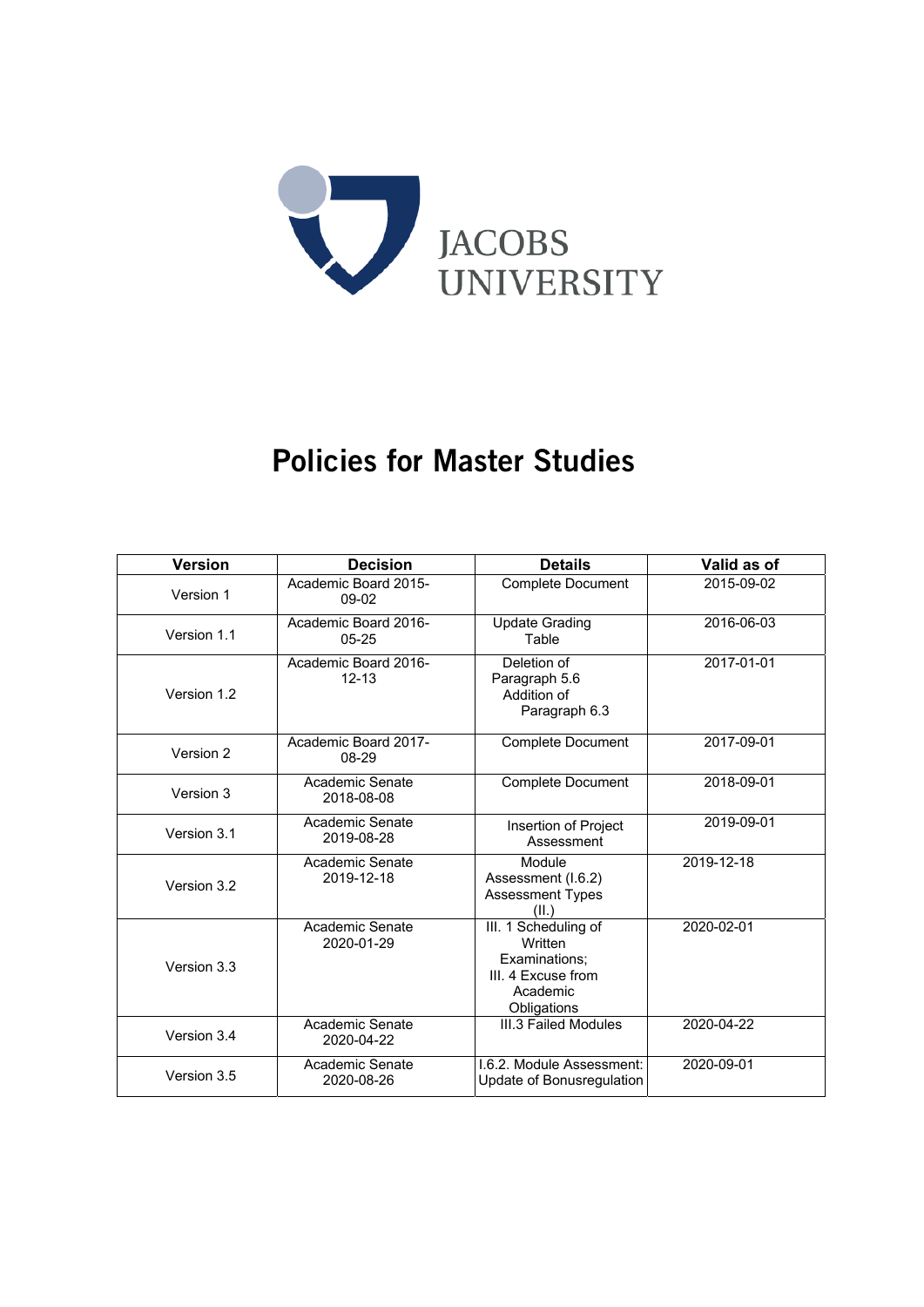

# **Contents**

| L.   |                                                                               |  |
|------|-------------------------------------------------------------------------------|--|
|      |                                                                               |  |
|      |                                                                               |  |
|      |                                                                               |  |
|      |                                                                               |  |
|      |                                                                               |  |
|      |                                                                               |  |
|      |                                                                               |  |
|      |                                                                               |  |
|      |                                                                               |  |
|      |                                                                               |  |
|      |                                                                               |  |
|      |                                                                               |  |
|      |                                                                               |  |
|      |                                                                               |  |
|      |                                                                               |  |
|      |                                                                               |  |
| Н.   |                                                                               |  |
|      |                                                                               |  |
|      |                                                                               |  |
|      |                                                                               |  |
|      |                                                                               |  |
|      |                                                                               |  |
| III. |                                                                               |  |
|      |                                                                               |  |
|      |                                                                               |  |
|      |                                                                               |  |
|      |                                                                               |  |
|      |                                                                               |  |
|      |                                                                               |  |
|      |                                                                               |  |
|      | III.8 Advanced Placement, Transfer Credits, and Non-Academic Achievements  14 |  |
|      |                                                                               |  |
|      |                                                                               |  |
|      |                                                                               |  |
|      |                                                                               |  |
|      |                                                                               |  |
|      |                                                                               |  |
| IV.  |                                                                               |  |
|      |                                                                               |  |
|      |                                                                               |  |
|      |                                                                               |  |
|      |                                                                               |  |
|      |                                                                               |  |
|      |                                                                               |  |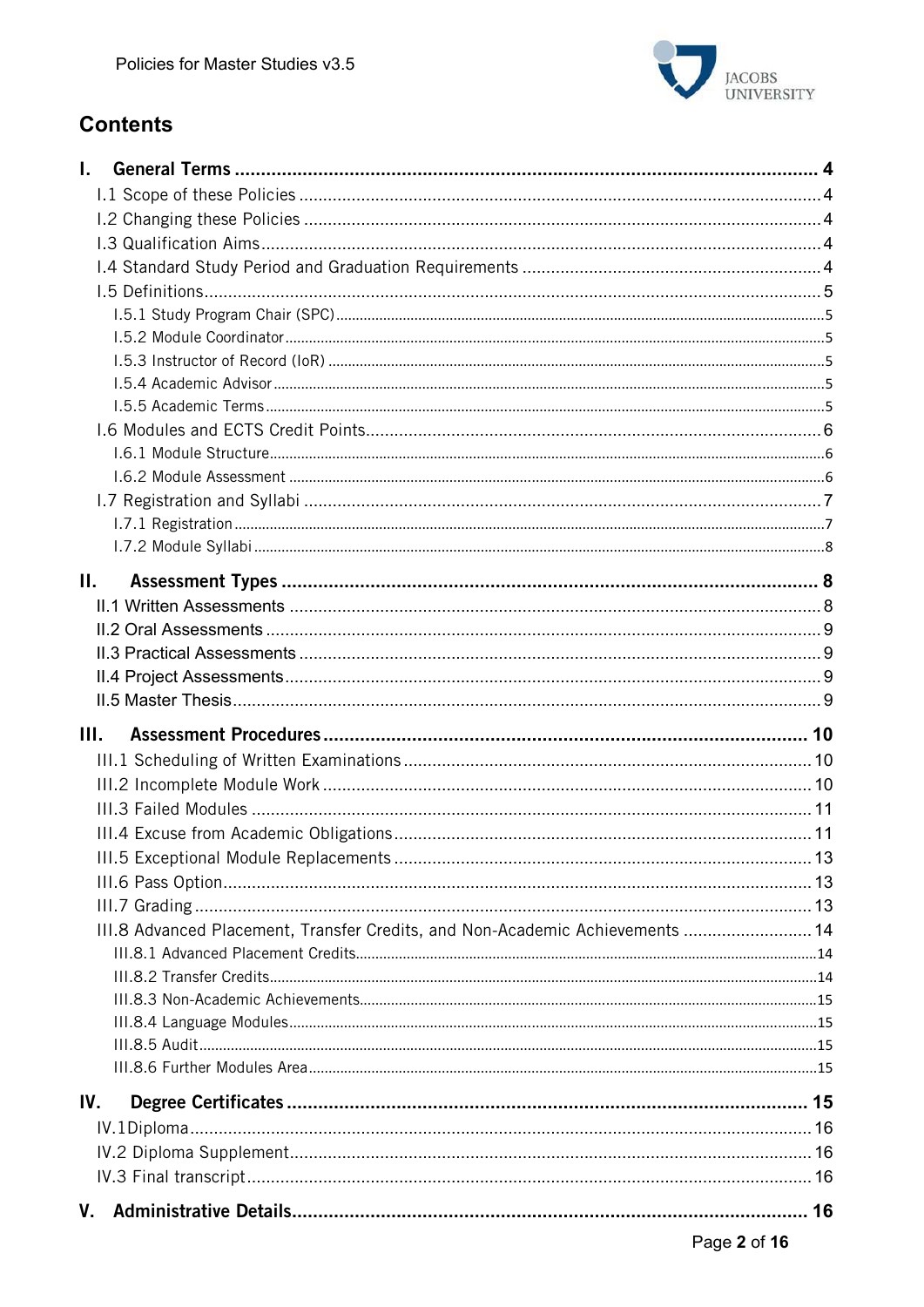| Policies for Master Studies V3.5 | JACOBS UNIVERSITY |
|----------------------------------|-------------------|
|                                  |                   |
|                                  |                   |
|                                  |                   |
|                                  |                   |
|                                  |                   |

Disclaimer:

These policies are subject to compliance with Bremer Higher Education Act (Bremisches Hochschulgesetz - BremHG). Changes to these policies are possible under the provision of 1.2 "Changing these Policies".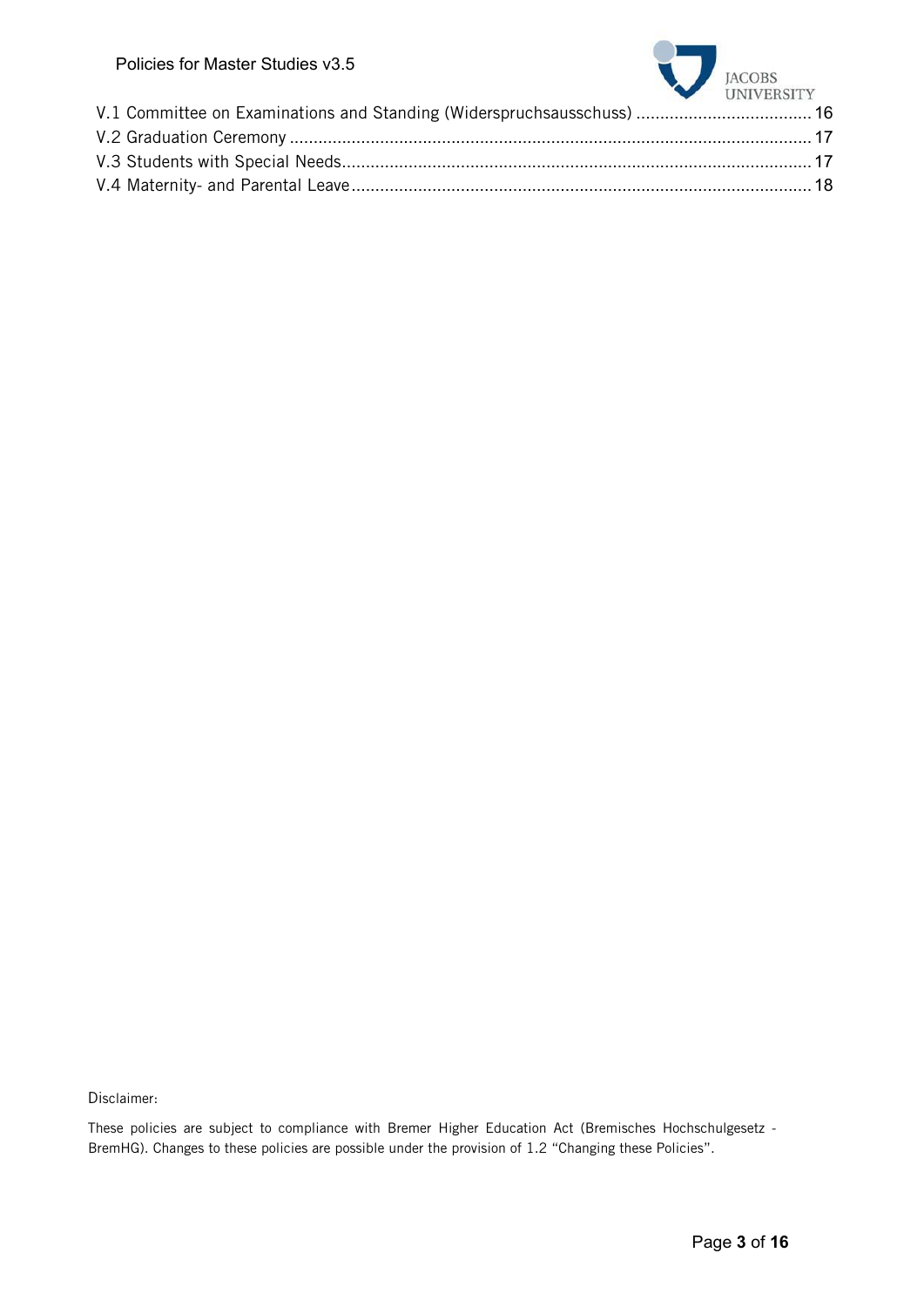

# I. General Terms

#### I.1 Scope of these Policies

These policies are the general examination regulations (Rahmenprüfungsordnung). They apply to all study programs leading to a Master of Science or Master of Arts degree. In addition to these general policies, all Master programs have individual program-specific regulations. The program-specific examination regulations are included in each study program handbook. Every Master program has a study program handbook for each of its cohorts.

In cases of conflict, the general Policies for Master Studies apply. Exceptions are possible for joint programs offered in cooperation with partner institutions.

#### I.2 Changing these Policies

The Academic Senate decides upon changes of the Policies for Master Studies.

#### I.3 Qualification Aims

In the Master program, students deepen and expand the skills and knowledge they have acquired in the Bachelor program. Graduates

- can work independently according to scientific principles, and apply current scientific knowledge and methods. This includes the ability (1) to identify relevant problems scientifically, (2) to reflect on them in their different contexts, (3) to comprehend scientific interdependencies in broad (or multidisciplinary) contexts and (4) to assess them in depth.
- have gained advanced occupational skills in order to enter/re-enter the labor market and/or to continue their education in postgraduate programs.
- are skilled to actively engage in society and to address societal, political, and economic challenges on a local, national, and global level.
- confidently use scientific language to clearly and precisely communicate their conclusions, knowledge and principles that underlie them, both to experts and laymen.

## I.4 Standard Study Period and Graduation Requirements

Jacobs University offers academic Master programs and executive (i.e., professional) Master programs. Master programs consist of a predefined set of modules. Upon successful completion of a Master program (i.e., after meeting all necessary graduation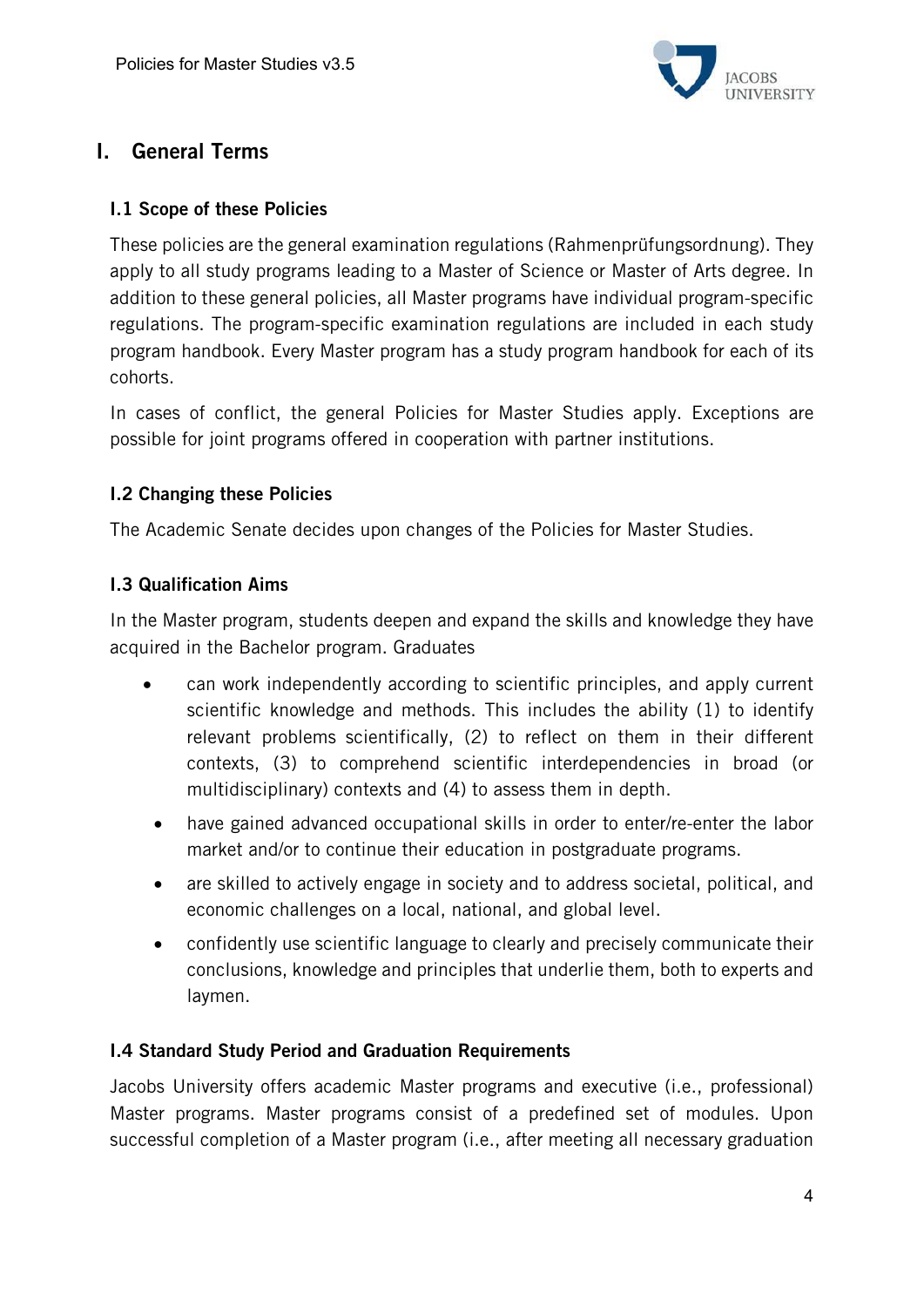

requirements), students are awarded a Master of Arts (M.A.) or a Master of Science (M.Sc.) degree. A student may complete the requirements for a Master program at any time during the academic year.

The regular study period for the Master degree is four semesters (Fachsemester) with a total of 120 ECTS credit points, unless a different standard study period is defined in the program handbook of the study program. The list of Master programs offered by Jacobs University and the degrees awarded is published on the university website.

## I.5 Definitions

## I.5.1 Study Program Chair (SPC)

An SPC is assigned to each Master program. The SPC is responsible for the academic coordination of the study program as well as for the module description to be accurate and current. The SPC is by default module coordinator and can delegate this responsibility to another faculty member.

#### I.5.2 Module Coordinator

The Module Coordinator supervises a module and is responsible for its content and conduct. For modules consisting of only one module component, the module coordinator also carries out the role of Instructor of Record (IoR). If the Module Coordinator is an external lecturer with time constraints or other limitations of capacity, the SPC can serve as Module coordinator or delegate the responsibility to another faculty member.

## I.5.3 Instructor of Record (IoR)

The Instructor of Record teaches the module or module component and is responsible for developing its content (syllabus), assignments, and grades. As a rule, the IoR holds a doctorate degree in a module-relevant field. Sufficient practical experience in the respective industry preferably on an executive level can substitute a PhD if approved by the Dean.

#### I.5.4 Academic Advisor

Upon enrollment, every student is assigned to a faculty member for academic advising. Students may change their Academic Advisor.

#### I.5.5 Academic Terms

At Jacobs University, the academic year is divided into a fall semester including a separate January intersession period and a spring semester. Mandatory modules can be scheduled during the intersession period. Therefore, students are expected to be present during the intersession if they have to attend mandatory modules relevant for their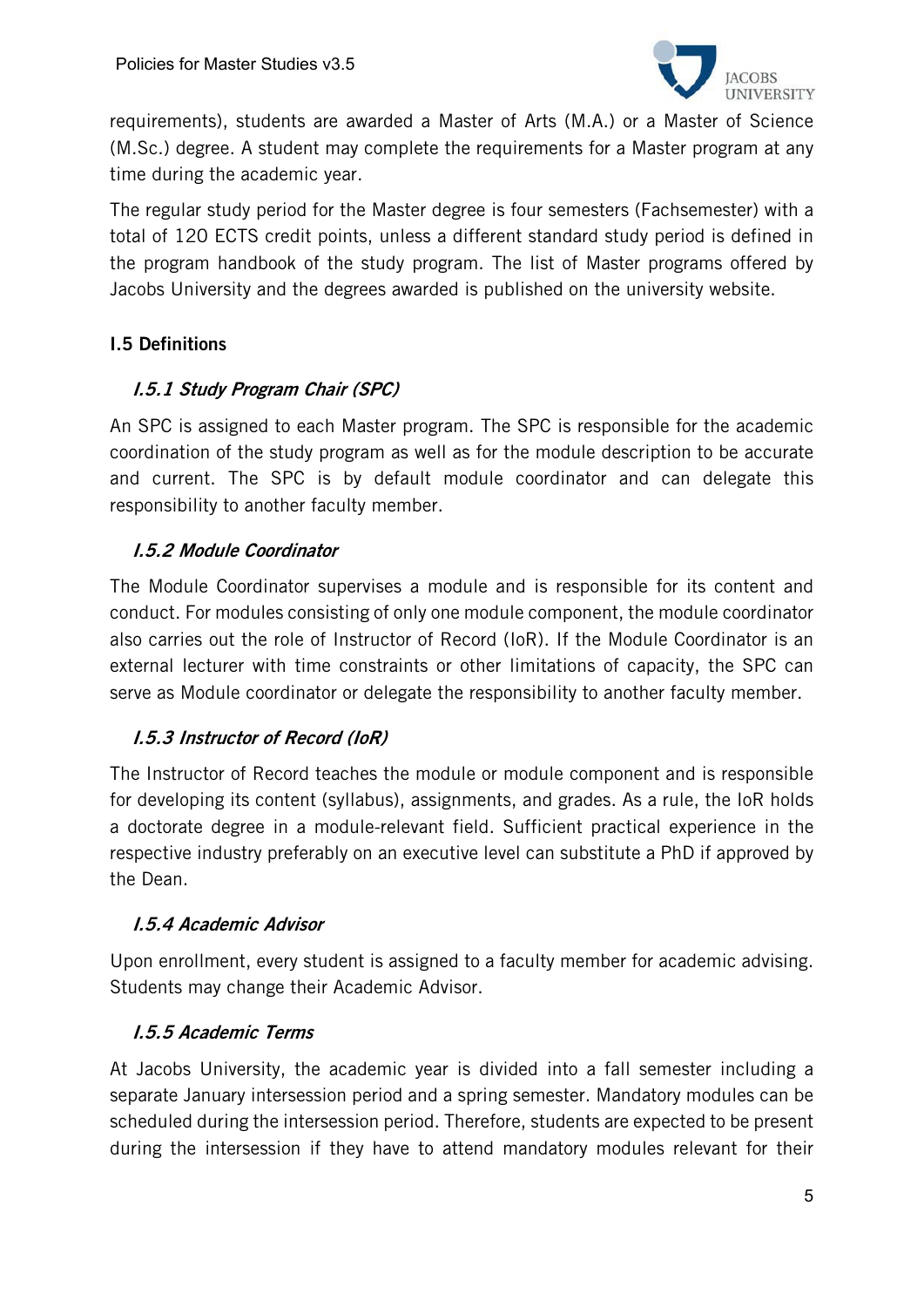

studies. As a rule, classes and examinations are scheduled from Monday to Friday. However, students should be prepared to attend extraordinary Saturday sessions and examinations. Specific dates and deadlines are published in the official Academic Calendar.

## I.6 Modules and ECTS Credit Points

## I.6.1 Module Structure

Master programs are structured in modules. A module is a formally structured teaching unit with a coherent and explicit set of learning outcomes and assessment criteria. Students are awarded academic credit in respect of their achievement as demonstrated through meeting the learning outcomes for a module. The number of credits assigned to a module is based on the estimated notional learning hours. Typically, 5 to 7.5 ECTS credit points are assigned to a Master module. The Master thesis, which usually covers 30 credit points, is exempt from this norm. Further exception regulations are defined in the individual program-specific handbooks.

One ECTS credit point is equivalent to 25 hours of student workload. A student earns 30 credit points per semester on average. Justified deviations are possible and specified in the respective program handbook.

Modules are characterized as mandatory, mandatory elective or elective. Modulespecific details are spelled out in the individual module descriptions.

## I.6.2 Module Assessment

As a rule, modules finish with a single module examination. In exceptional cases, modules may use a combinatorial assessment as long as learning objectives, methods and the assessment are adequately aligned (e.g. if a module has a practical and a theoretical component). In case of combinatorial assessment, the module grade is derived from the weighted average of the individual grades of the assessments. The module grade is recorded in the transcript.

Details of the module examination are defined in the module data sheet and in the mandatory study and examination plans of the respective study programs.

In exceptional cases, it is possible to define module achievements ("Studienleistungen") as a pre-condition to be admitted to the module assessment. Module achievements must be defined in the module description. In case module achievements are graded, these grades are only counted towards fulfilment of the module achievement but they are not included in the module grade.

Module achievements are set and scheduled by the Instructor of Record. Students who fail to complete the module achievements during the semester are offered an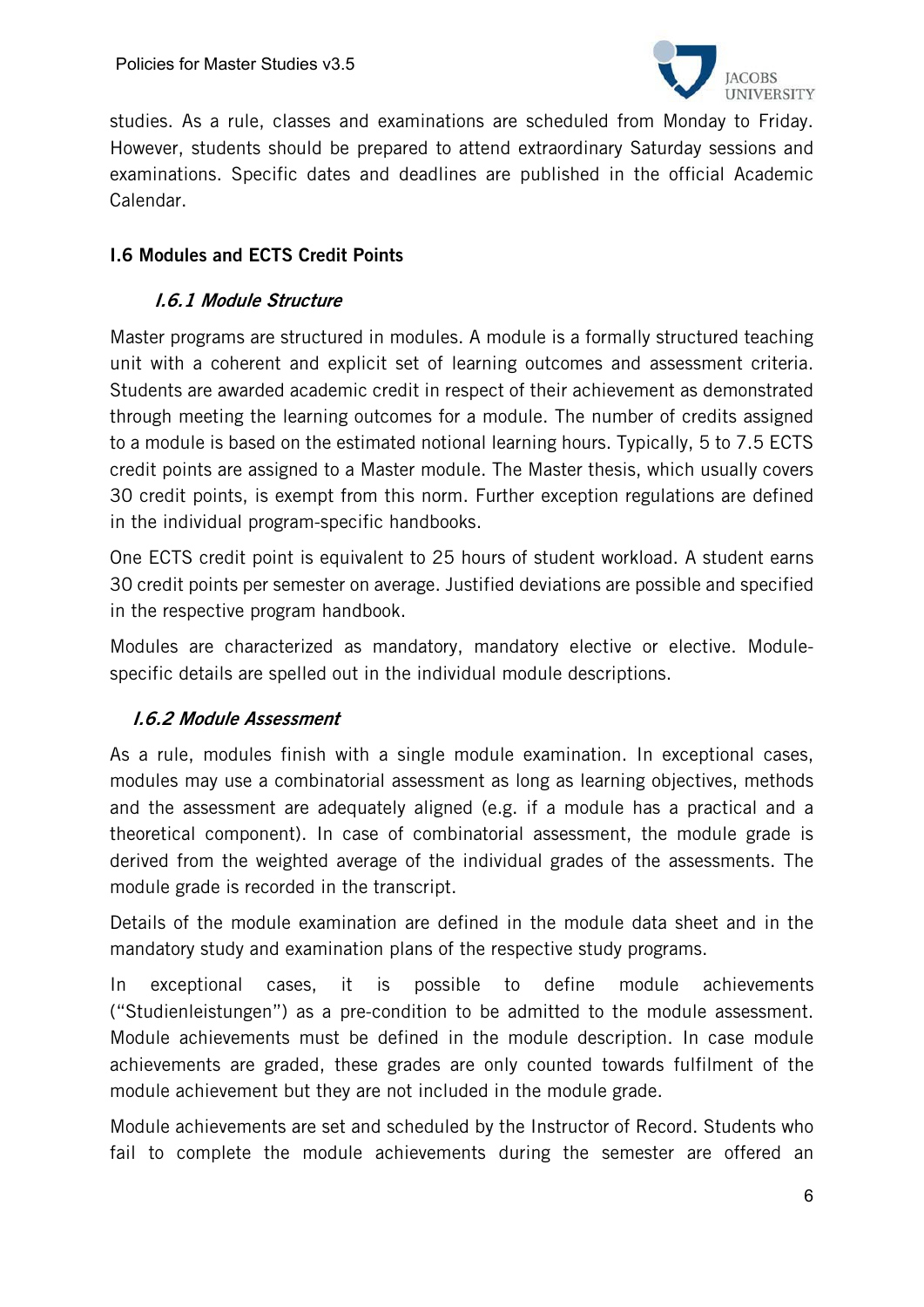

opportunity to enhance the module achievement, generally before the final exam. Missed final examinations due to the non-completion of pre-conditions are not deemed as failed.

For modules and module components that finish with a single module or module component examination, the IoR may allow for bonus achievements (e.g., homework assignments, quizzes), as an option for students to monitor learning objectives during the semester. Bonus achievements (nature, number, grading and compensation in case of illness) must be clearly defined in the syllabus and must be communicated prior to the first session of the module OR module component. Bonus achievements can solely be used as feedback and to improve the grade of an already passed module or module component examination by typically 0.33 but not exceeding 0.67 grade points (equivalent to 5 or 10%, respectively). They may neither impair the grade nor be passrelevant. Receiving the highest mark of 1.00 must be possible without bonus achievements. Bonus achievements are only valid for the first attempt of a module or module component examination.

Examination results are published in the integrated campus management system (CampusNet). Students have the right to obtain access to their examination files upon request.

#### I.7 Registration and Syllabi

## I.7.1 Registration

Every semester, students must register for the modules relevant for their Master program. Registrar Services publishes the deadlines for registration each semester. The university reserves the right to cancel a module if less than 5 students have registered for it.

If a student is not formally registered for a module, no grades and credits can be awarded for that module, even if the student completes the work for it. If a student is formally registered for a module, the Module Coordinator must provide a result for that student at the end of the semester even if the student has not participated in the module.

Modules may have pre-requisites (previously passed modules) that must be fulfilled before registration. Additionally, they may have co-requisites (modules taken in the same semester) which require students to register in parallel to one or more associated module(s).

The Instructor of Record (IoR) may exempt students from the pre- or co-requisite requirement.

In general, students have the opportunity to change their study plan by dropping and/or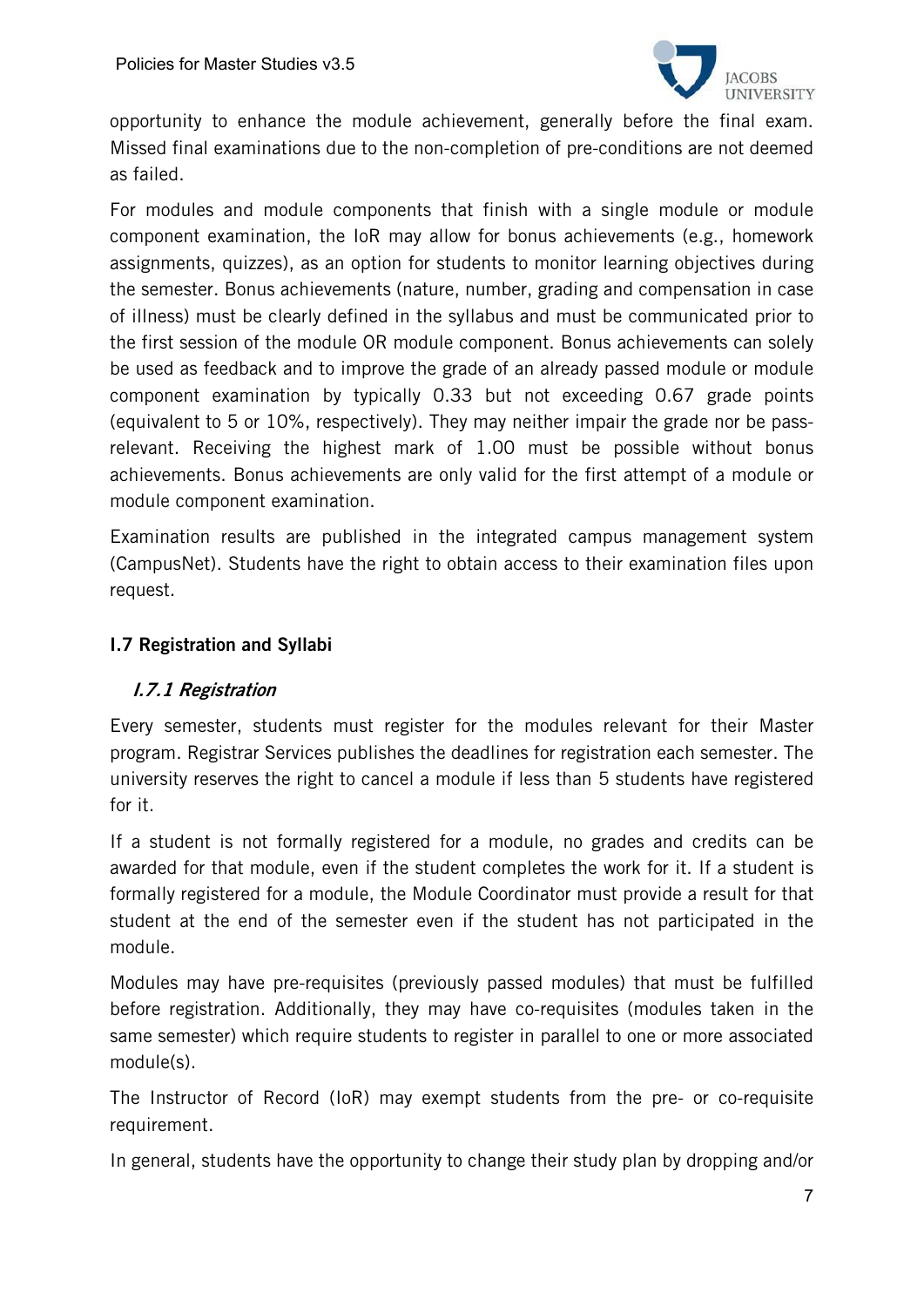

adding modules during a period of two weeks after the beginning of classes. The drop/add deadline is published each semester in the Academic Calendar.

## I.7.2 Module Syllabi

A syllabus must be published for each module component before the start of registration in any given semester. This contains the topic of the module sessions and specifies, if applicable, the basic literature to be consulted for these sessions. The syllabus contains specifications of the requirements, the grading details, and the learning outcomes.

# II. Assessment Types

Assessment types include written assessments, oral assessments, practical assessments, project assessments, as well as the Master theses.

Any type of assessment may be conducted electronically or complemented by electronic and online assessment and submission elements. This includes computerized testing in a test center, video interviews, online/electronic submission and other formats which use electronic systems and/or devices. For computerized assessments, student will be offered an introduction to the system used to familiarize themselves with it.

Team projects may be applied in all examination forms other than written examinations. In such cases, the IoR must clearly indicate the method of determining credit for the participants in the team. Such a method provides that the contributions of the individual team members be clearly identifiable and therefore gradable.

#### **II.1 Written Assessments**

A written examination is a supervised, in-class assessment testing the students' competences. Each student produces answers to given questions, selects answers in multiple choice questionnaires or produces tasks in written form with no auxiliary resources except for those explicitly approved by the IoR. A written examination lasts between 60 and 180 minutes, usually reflecting the overall workload (ECTS) of that module. In general, Instructors of Record conduct and proctor examinations. In exceptional cases Registrar Services may organize additional proctors centrally (e.g., for final exams with high numbers of participants).

A term paper is a literary analytic, speculative, or interpretative composition on a chosen or assigned theme or subject, usually in prose according to previously specified requirements. The student produces the term paper individually. Different forms of term papers include project reports and essays.

A laboratory report describes the preparation, performance, and the results of empirical research according to previously specified requirements.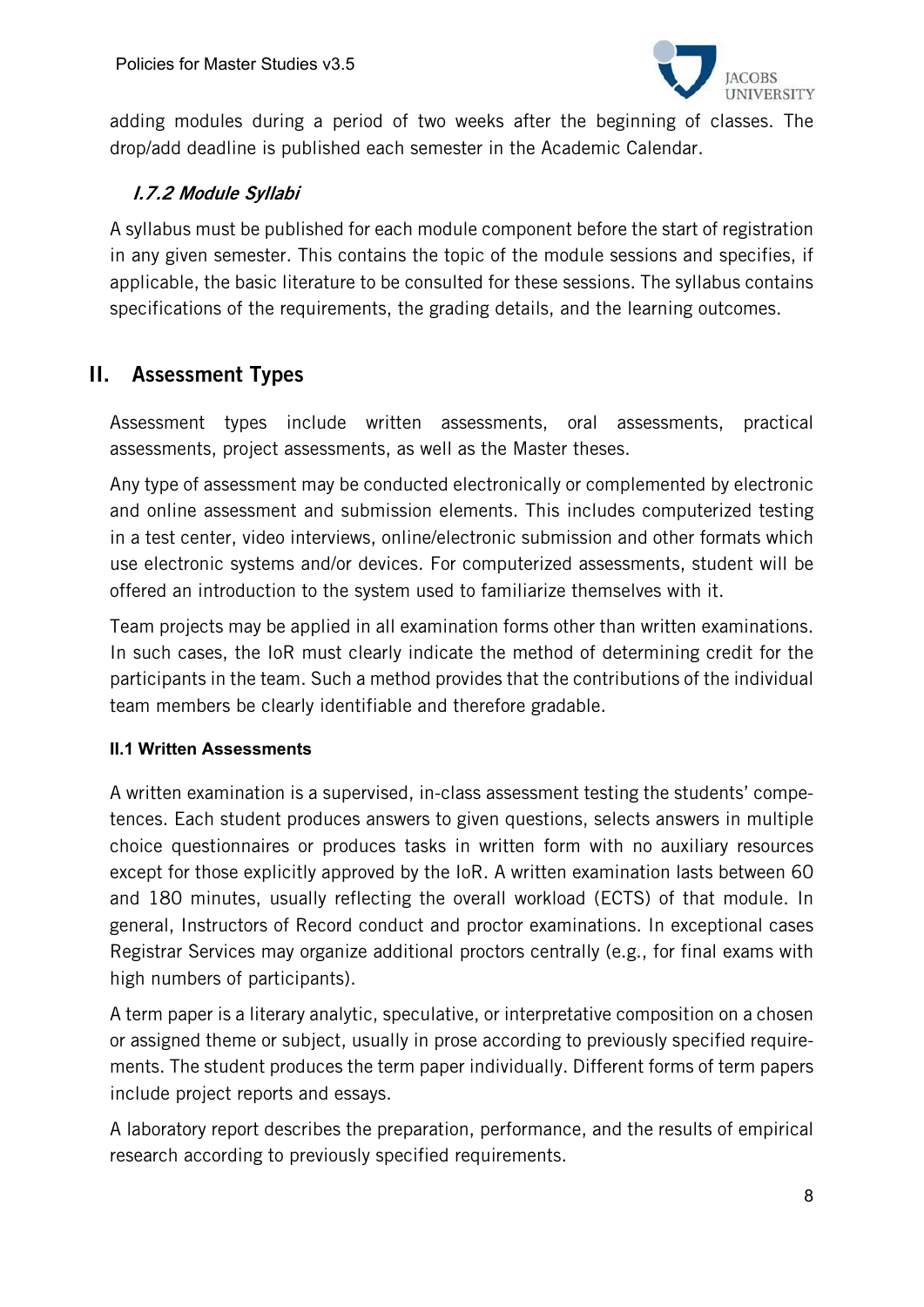

A poster presentation focuses on the poster as a medium for communication. It may be augmented by oral explanation or a Q&A period with the examiner.

#### **II.2 Oral Assessments**

An oral examination is an assessment whereby the examiner poses questions to one or more students and each student produces answers in spoken form. Oral examinations require the presence of a qualified observer in addition to the examiner. The observer holds an academic degree in the field of the module question of at least one level above the current degree of the student. He/she records in writing every answer given during the examination and submits these minutes for inclusion in the student's examination file. An oral examination lasts between 15 and 45 minutes per student.

A presentation is a formal talk about a topic, theme or project. It is generally performed in front of an audience using media to support the speech and may include a discussion period.

#### **II.3 Practical Assessments**

A practical examination is an assessment of the practical skills of a student, for example in research-related modules. Practical examinations require the presence of a qualified observer in addition to the examiner. The observer holds an academic degree in the field of the module of at least one level above the current degree of the student. The observer minutes the examination and submits these minutes for inclusion in the student's examination file. A practical examination can be an individual or a group assessment and lasts between 15 and 45 minutes.

#### **II.4 Project Assessments**

A project assessment refers to the comprehensive evaluation of a coherent set of activities that all relate to a particular topic or task ("project") such as planning, progress, presentation in one or more modality, etc.

#### **II.5 Master Thesis**

In order to graduate, students have to submit a Master thesis of 30 ECTS credit points. The thesis is written under the guidance of a Jacobs University faculty member (thesis supervisor).

The cover page of the Master thesis needs to show the title, the university's name, the month and year of submission, the name of the student, and the name(s) of the reviewer(s) (thesis supervisor and, if applicable, second reviewer).

Furthermore, the thesis needs to contain the official Jacobs University declaration on authorship signed by the student that the thesis is independent work and has not been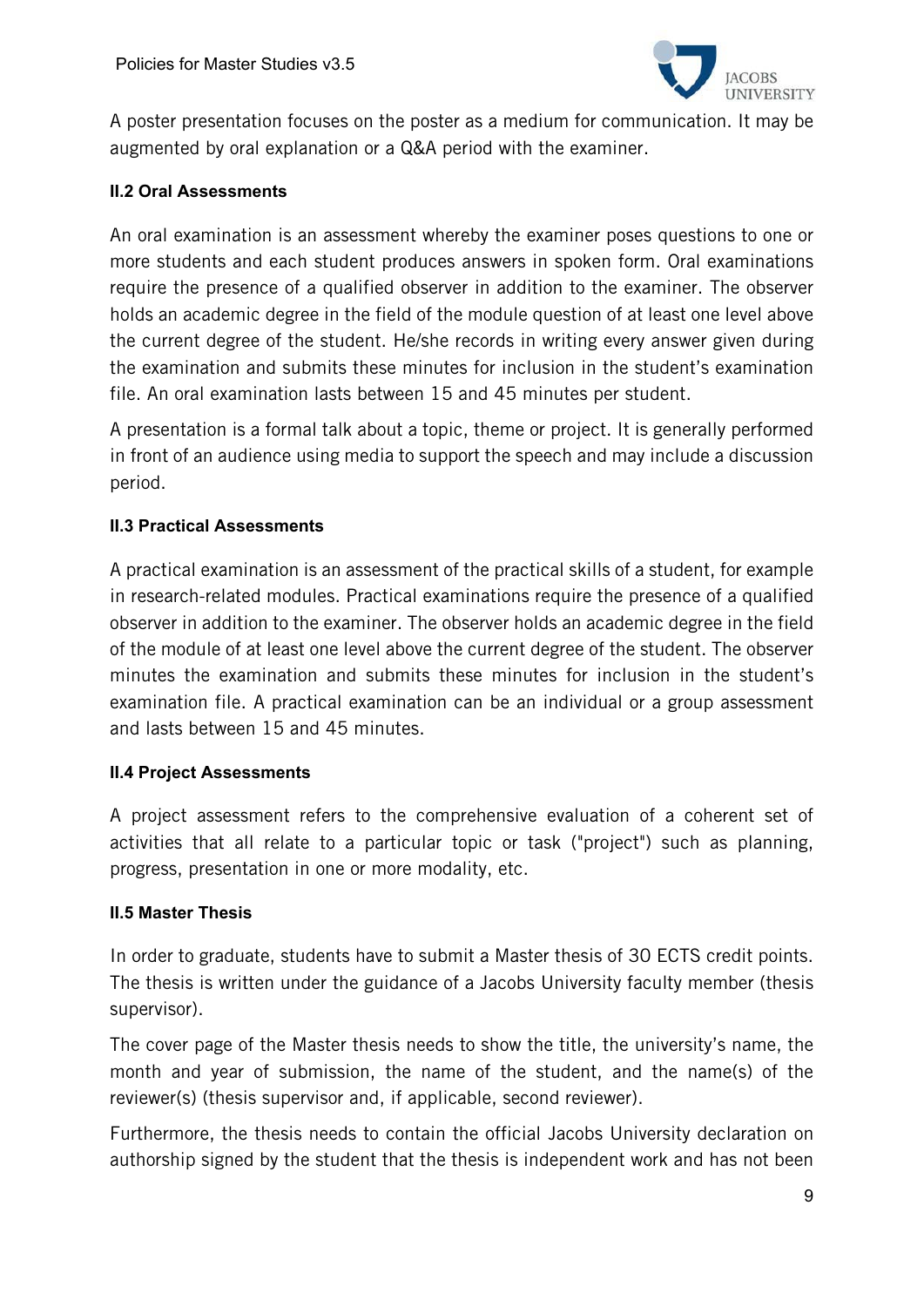

handed in elsewhere.

The electronic version of the Master thesis must be uploaded to a plagiarism check platform defined by the university. Any source code or data supplementing a Master thesis must be submitted electronically with the electronic version of the Master thesis.

The Master thesis is graded by the thesis supervisor and the second reviewer. As a rule, the second reviewer must be a Jacobs University faculty member or an external expert holding a PhD degree in the respective field.

The Master thesis is graded according to the Jacobs University grading scheme that is published on the Jacobs University website. Reviewers agree on a single numerical grade.

If the thesis does not meet the requirements, the reviewer(s) has the possibility to grant the student the right to revise the thesis and resubmit it within three months.

Students must submit the Master thesis on or before their last day of enrollment. Specific deadlines are specified in the Academic Calendar. If they cannot complete their thesis within the last semester of enrollment, they must apply for an extension of studies (see Admission and Enrollment Policy, section 4) in order to stay enrolled.

# III. Assessment Procedures

## III.1 Scheduling of Written Examinations

In general, written examinations are held at the end of the semester during the university's official final examination period as specified in the Academic Calendar. Registrar Services centrally plans the examination schedule and assigns the dates, times, and rooms for examinations to be held. Students with special needs have the right to request suitable exam arrangements (see section V.3. Students with Special Needs). No student is required to take more than two final module examinations on any given day. Students who would have more than two examinations on a single day may ask to be officially excused from all but two examinations.

For each examination one make-up is offered. Written make-up exams are centrally scheduled by Registrar Services for students who either failed the original examination or were officially excused (see section III.4. - Excuse from Academic Obligations). A further possibility to re-sit the examination will be given during the subsequent official module examination, normally in the following year. In this case it is possible to attend the classes of the module again. If students wish to do so, they may request to be registered for this module as auditors. In case a failed or missed (official excuse) module is not offered it may be replaced by a different module (see section III.5. - Exceptional Module Replacement).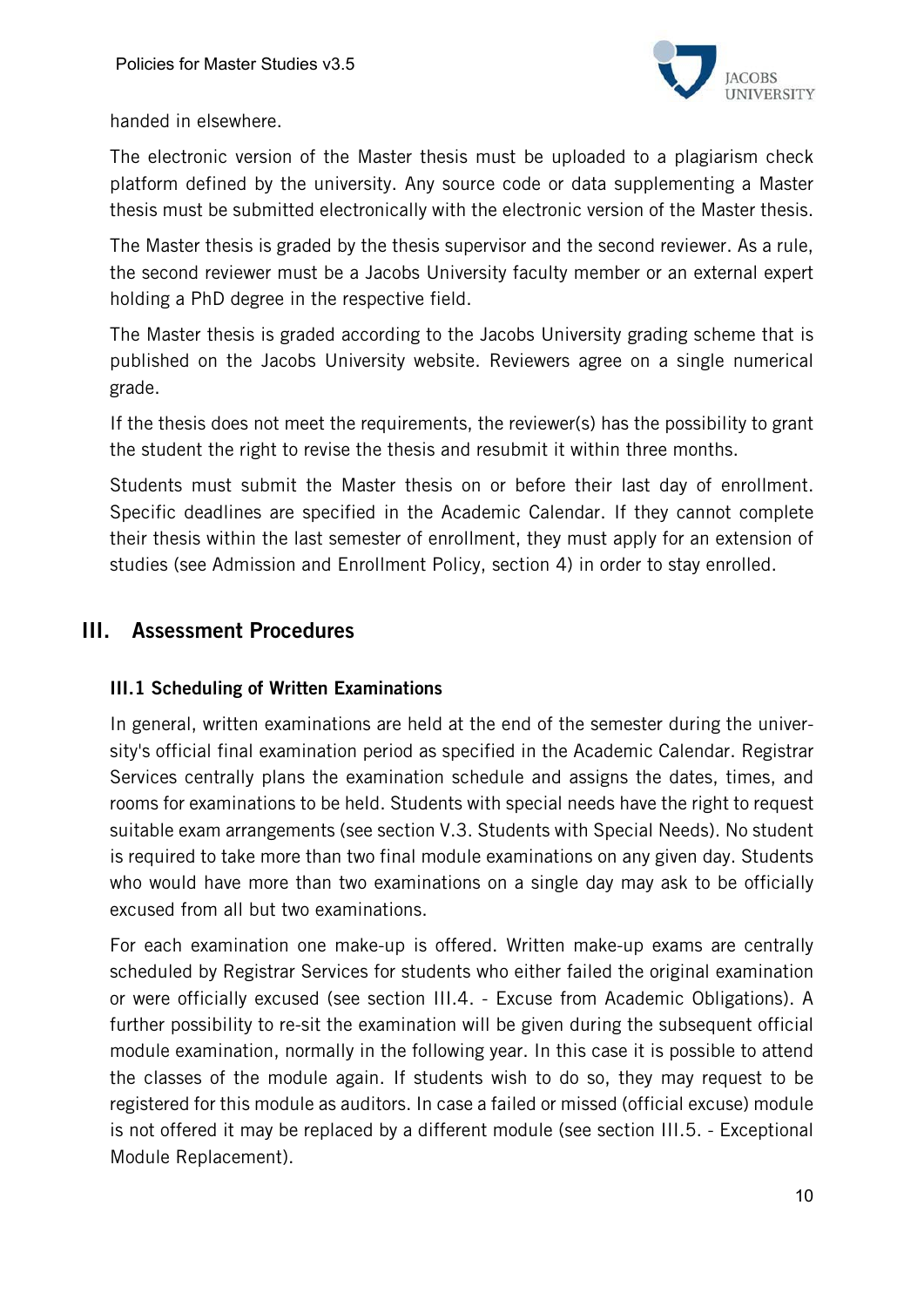

### III.2 Incomplete Module Work

In exceptional cases, students may request a temporary incomplete grade for any module for which they are currently registered. This is indicated by an "I" on the initial grade report. An "I" is assigned only in cases where a student receives permission from the Instructor of Record to turn in module work after the end of the semester. The Instructor of Record may communicate a grade penalty for late submission if applicable.

An incomplete "I" will also be assigned if a student is officially excused for a grading component. In this case no grade penalty will be imposed. The modalities for completion of the module in these cases is regulated in III.4. "Excuse from Academic Obligations".

The student must fulfill the missing requirements within the given deadline for submitting incomplete module work published in the Academic Calendar, whereupon the Instructor of Record will convert the "I" to a grade.

If the missing requirement is not fulfilled by the deadline, the instructor will assign the lowest possible grade for this grading component and issue the grade for the module accordingly.

#### III.3 Failed Modules

For modules that finish with a single module examination (see 1.6.2 Module Assessment), the module is ultimately failed if the assessment required for passing the module is failed three times (first attempt plus two repetitions).

Modules with more than one assessment component (Modulteilprüfungen) are failed if the assessment component weighted average of the percentage grades is lower than 45% (corresponding to a numerical grade of 4.67 or lower). In that case, all assessments need to be repeated. The module is ultimately failed if the credit-weighted average of the percentage grade is lower than 45% even after three attempts (first attempt plus two repetitions).

Modules that consist of more than one module component with one assessment each (Modulkomponentenprüfungen) are failed if the assessment of any module component is failed. In that case, the assessments that have been passed do not need to be repeated. The module is ultimately failed if the assessment of any module component is failed three times (first attempt plus two repetitions).

If a mandatory module is ultimately failed, the Master degree of the study program will not be granted. Unless the student continues in a different major, the student will be disenrolled.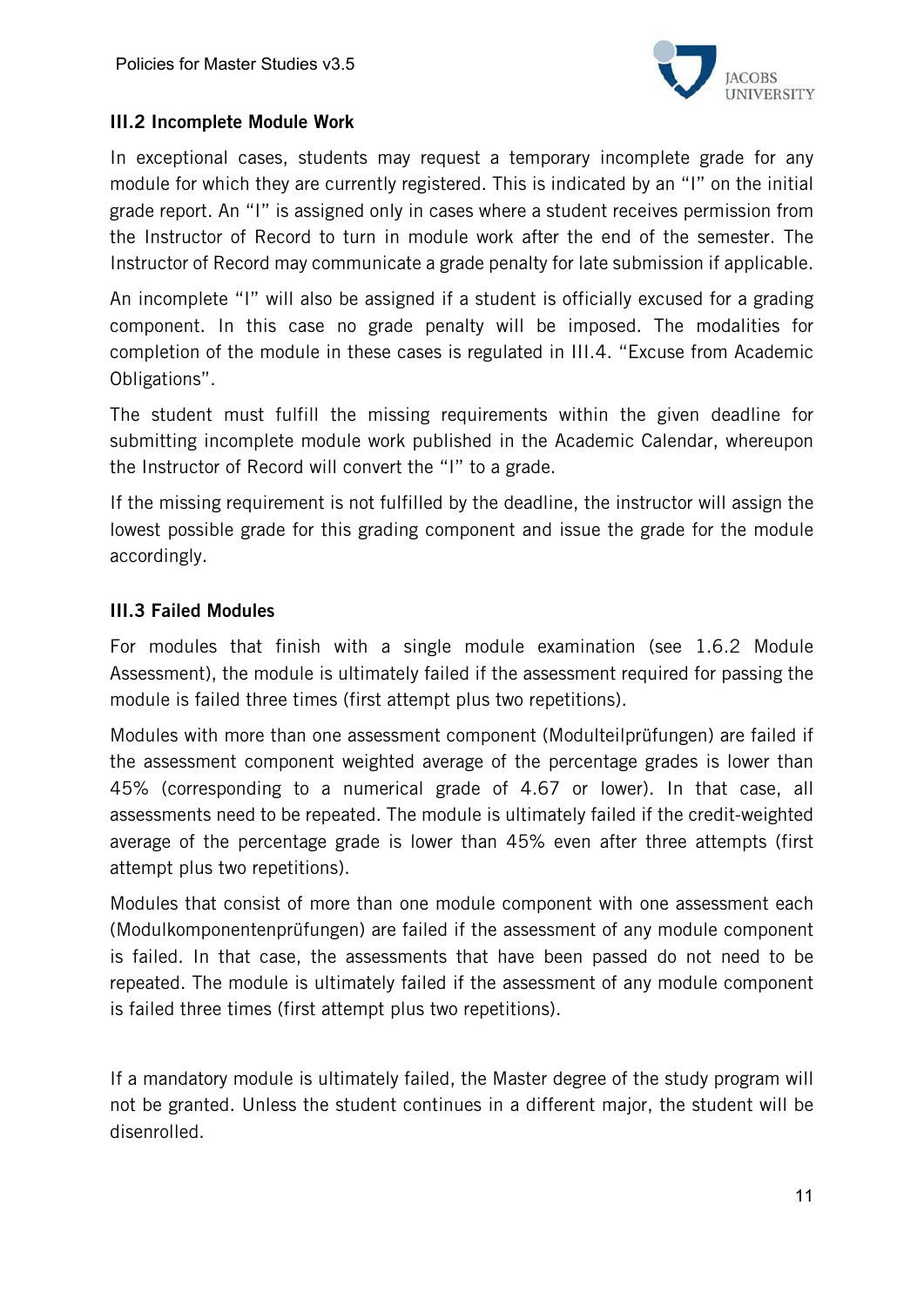

#### III.4 Excuse from Academic Obligations

Students may be excused officially by Registrar Services from taking examinations or from attending mandatory class/lab sessions for the following reasons only:

Illness or personal emergency: Illness must be documented with a sick certificate issued by a qualified physician. This certificate needs to verify the date and time of the inperson visit occasioned the confirmation that the student is unable to fulfill his/her academic obligation (either attend class/lab or take the examination). The university reserves the right to request a second medical opinion. Other emergencies must be appropriately documented in writing. Sick certificates and documentation for personal emergencies must be submitted to Registrar Services by the third calendar day from the beginning of illness/of the emergency. These three days include the first day of the illness/of the emergency. If the third calendar day is a Saturday, Sunday or a public holiday, the deadline is extended to the next working day. If students submit a sick certificate after the deadline, an excuse may be issued, when applicable, only for the submission date and the two calendar days preceding it. Predated or backdated sick certificates – i.e., when the visit to the physician takes place outside of the documented sickness period – will be accepted provided that the visit to the physician precedes or follows the period of illness by no more than one working day.

Clashes with other mandatory academic obligations: If it is not possible for students to attend an examination because it clashes with another mandatory academic requirement, students are entitled to be officially excused from the examination. Excuses due to excursions in mandatory modules will be sent out by Registrar Services as early as possible after the drop/add period each semester. Students who cannot participate in an examination because they are studying abroad or are on internship have to notify Registrar Services at least two weeks before the start of the examination period.

Regardless of the reason for their absence, students must inform the IoR and Registrar Services before the beginning of the examination or class/lab session that they will not be able to attend.

Failure to complete a module will lead to a continued incomplete of the module until the missing requirements are fulfilled or definitively failed. Students who are not officially excused will receive a failing grade for the exam.

Students who go on an optional excursion or participate in events of importance to the university may ask Registrar Services to issue a recommendation for an excuse. Requests for recommendations must be made via email well in advance of the event or the class trip. The decision whether to excuse the student rests with the IoR.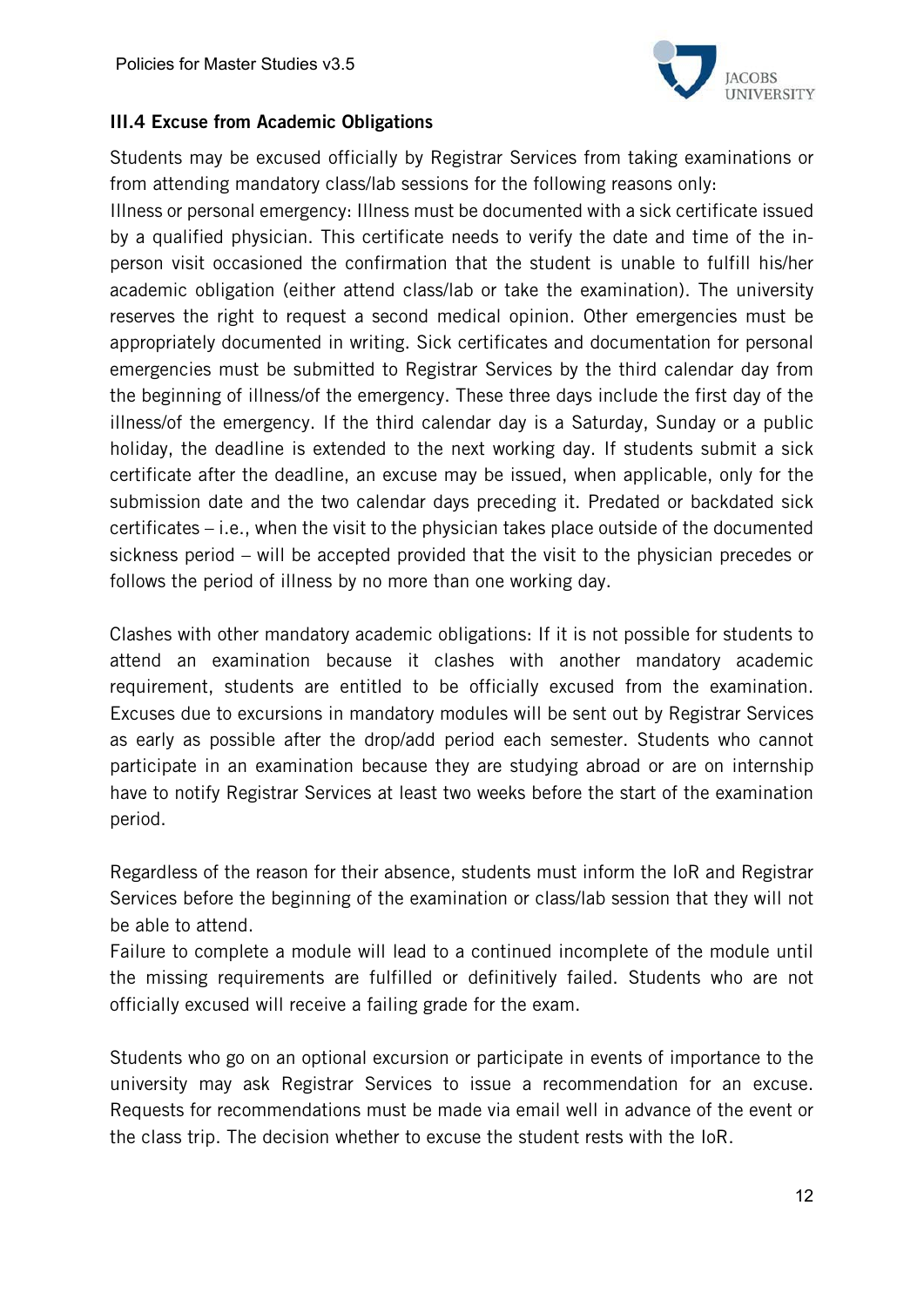

#### III.5 Exceptional Module Replacements

In exceptional cases, e.g., if a module is no longer offered, mandatory modules or mandatory electives may be replaced by other modules. The latter have to fulfill a similar function in the curriculum and a written request about such replacement needs to be filed. The request needs to first be approved by the SPC and subsequently by the Dean.

#### III.6 Pass Option

Students may request, upon consultation with the Academic Advisor for the grade of one passed module (up to 7.5 ECTS) to be excluded from the calculation of the GPA and to be replaced by a 'P' (for pass) on the transcript under the following conditions and limitations:

No more than one Pass Option may be applied during the entire graduate degree program. The Pass Option may not be applied on a failed module or on the Master thesis. The Pass Option can be applied at any point before graduation, but for all internal grade-based evaluations the actual grade in the module will be considered.

Once applied, the Pass Option cannot be reverted into a grade or reassigned to a different module.

#### III.7 Grading

Modules and module components at Jacobs University are graded by the Instructors of Record on the basis of a percentage scheme. The percentages are converted to a numerical modules grade. The university website lists the respective grading tables.

A module is passed with a grade of 4.33 or better. ECTS credit points are awarded as soon as the module is passed.

Registrar Services calculates the cumulative grade point average (GPA). All modules in which the student received a grade (except for modules in the Further Module Area) are included in the calculation of the cumulative GPA weighted by credits.

In general, the deadline for submitting final grades for the fall semester is end of January, for the spring semester end of June, or a workday close to these dates as specified in the Academic Calendar.

In addition to modules that are required for graduation students may register for further modules. Credits obtained in these modules do not count towards the credits needed for graduation and are not included in the calculation of the cumulative GPA but appear on the transcript. In case a student successfully completes more modules than required for graduation, the additional modules may be moved to the Further Modules Area.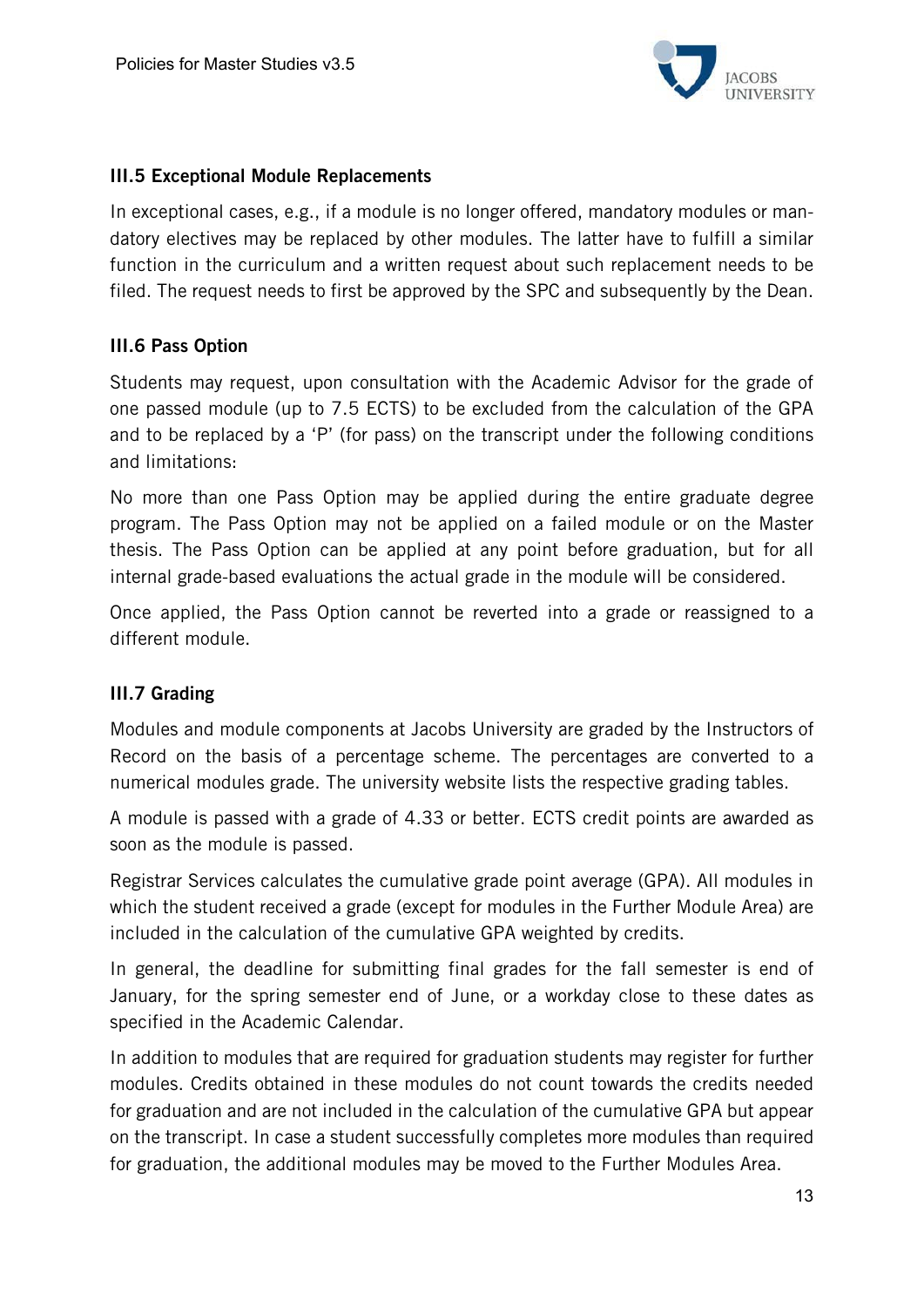

### III.8 Advanced Placement, Transfer Credits, and Non-Academic Achievements

Jacobs University awards ECTS credit points for Advanced Placement (AP), Module Transfer, and Non-Academic Achievements.

## III.8.1 Advanced Placement Credits

Advanced Placement (AP) credits may be awarded for academic competences acquired outside of formal university-level module work. Advanced Placement credit is conditional on a demonstrated level of competence equivalent to a university-level module regularly offered at Jacobs University. Not all Jacobs University modules are eligible for Advanced Placement. For more details, students should contact the responsible Instructor of Record and their Study Program Chair. Faculty may request students applying for Advanced Placement to pass a formal written examination, which should generally be offered during the first two weeks of classes. If the student has already registered for a module, he/she can in principle only apply for AP credits for that particular module and withdraw from the module within the drop/add period. Once modules are taken at Jacobs University, they may not be replaced by Advanced Placement credits. Language modules are generally excluded from Advanced Placement.

AP credits recognized by Jacobs University are designated on the transcript as being Advanced Placement modules (AP). In such a case, no grade is assigned.

## III.8.2 Transfer Credits

Transfer credits may be awarded for academic module work completed at another university or institution of higher education (e.g., for transfer students or for study abroad). To apply for the recognition of transfer credits, students must submit the Transfer Credit Form, the module syllabi, and an official transcript indicating the modules taken to Registrar Services. Upon recommendation of the Faculty from the respective field of study, Registrar Services rules on the acceptance of transfer credits.

Module work completed at other institutions is eligible for transfer credits at Jacobs University if the qualification to be recognized does not differ significantly in content, intended learning outcomes, scope, academic level or quality from the modules offered at Jacobs University. A refusal to transfer credits must be reasoned by Jacobs University. Language modules in the languages taught at Jacobs University are accepted if taken at other universities or at our partner institutes. Credits acquired for languages other than those offered at Jacobs University are transferred if issued by a partner university of Jacobs University.

For module work completed prior to enrollment at Jacobs University, students must apply for recognition of transfer credit points during their first semester at Jacobs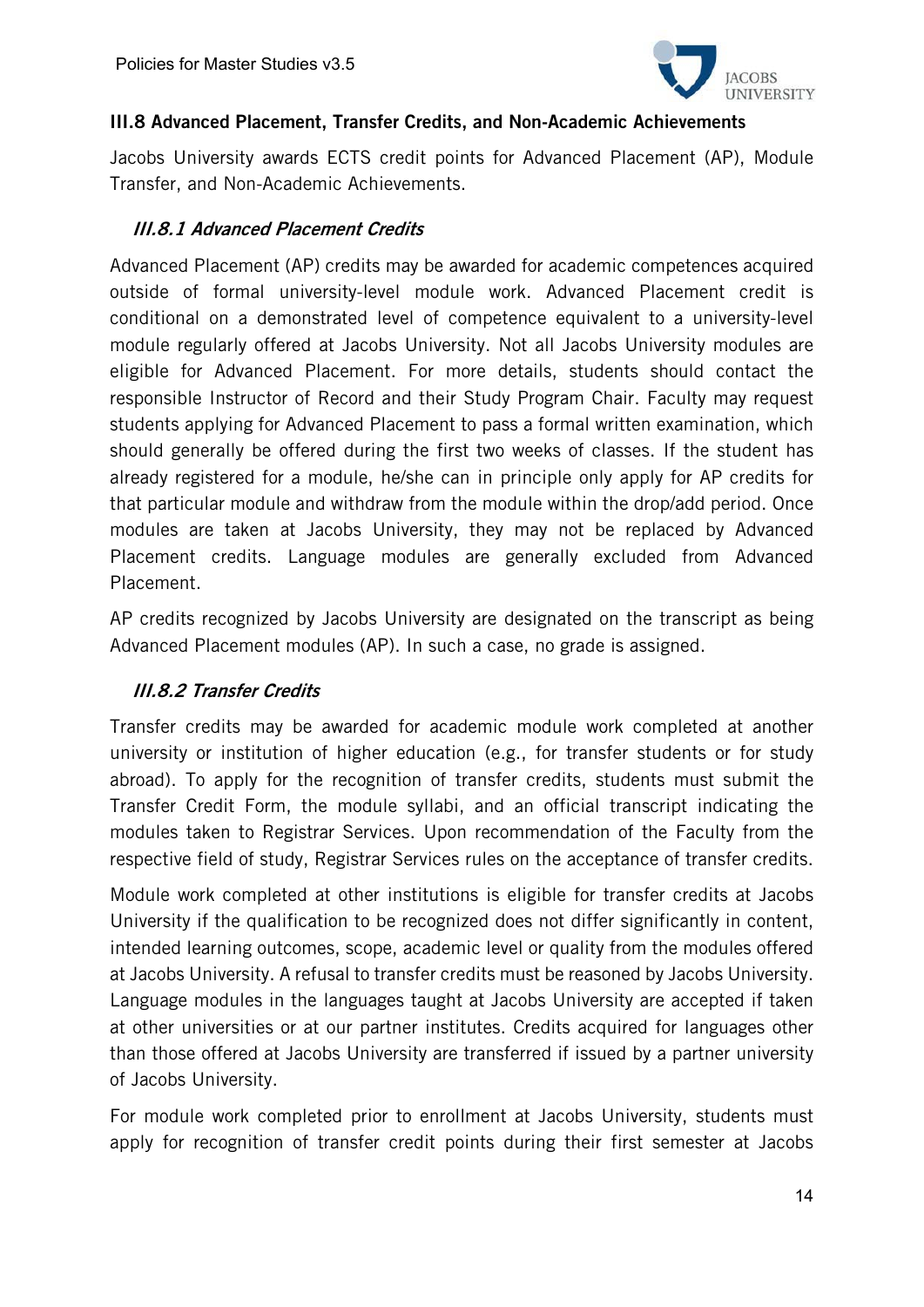

University. Students who transfer a significant number of credits may be treated as "Transfer students" and be placed into a higher semester of their study program.

For module work completed elsewhere while being enrolled at Jacobs University (i.e., during the semester breaks or study abroad), students must apply for recognition of transfer credit within one semester after the achievement.

#### III.8.3 Non-Academic Achievements

Non-academic competences acquired outside of the higher education system may be recognized for up to half of the credits provided for the modules offered, provided that the acquired knowledge and skills are equivalent in content and level to the modules they are intended to replace. Equivalence is given if the content, scope, and requirements essentially correspond to those of the intended study program at Jacobs University, to which the credits are to be applied. Students must apply for the recognition of Non-Academic Achievements during their first year of study.

#### III.8.4 Language Modules

All study programs taught in English contain mandatory German language modules. Students who meet the required German proficiency level (e.g. native-speakers) need to select modules in another language offered at Jacobs University. Program-specific regulations are defined in the respective program handbook. Students must take a placement test before registering for the appropriate language proficiency level. They may, at their own risk, take language modules half a level higher than the one in which they have been placed according to the placement test.

## III.8.5 Audit

Students may register for modules as auditors. It is at the discretion of the Instructor of Record to allow auditing of the module and specify the conditions for auditing. Audited modules are not graded and do not receive credit points, they do not fulfil any degree requirements. These modules will appear on the transcript with the indication that the module was audited.

#### III.8.6 Further Modules Area

In addition to module that are required for graduation students may register for further module. Credits obtained in these modules do not count towards the credits needed for graduation and are not included in the calculation of the cumulative GPA but appear on the transcript.

# IV. Degree Certificates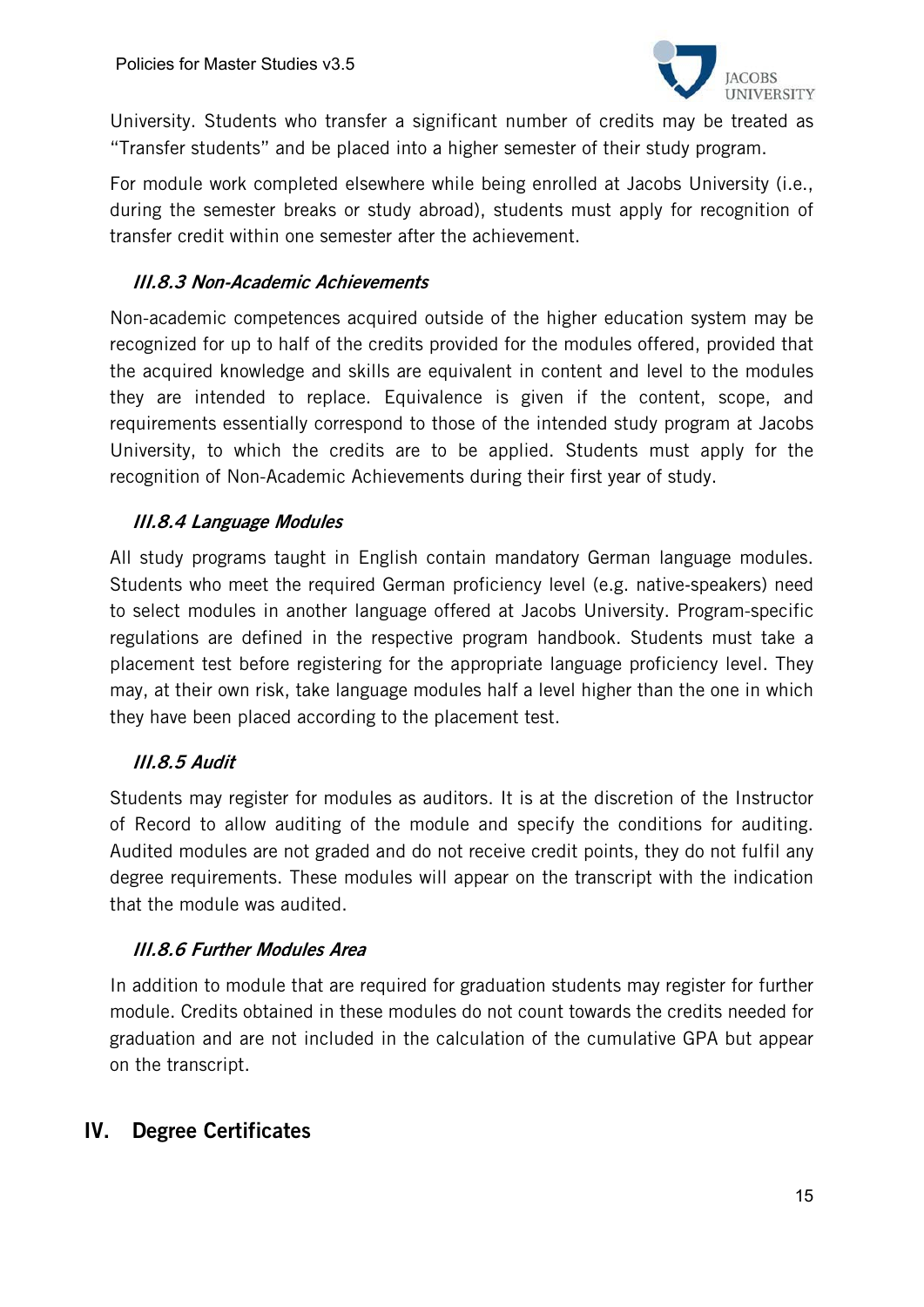

Upon graduation and after completing the formal checkout, every student will receive the following final documents:

#### IV.1Diploma

The diploma states the name and date of birth of the degree holder, the degree and program, and the date of the conferral of the degree. The diploma carries the seal of Jacobs University and is signed by the President of the university and the Dean responsible for graduate studies.

#### IV.2 Diploma Supplement

The diploma supplement conforms to the guidelines of the Kultusministerkonferenz (KMK) and provides more detailed information about the university and the specific program of study. It also includes the final GPA, the date of the conferral of the degree and, if applicable, further special achievements.

#### IV.3 Final transcript

The final transcript lists all modules a student has taken at Jacobs University, including the grades of the individual modules. It also lists the semester GPA for each semester of study, the cumulative GPA for the entire study, the Master thesis title and grade, the date of the conferral of the degree, and, if applicable, further special achievements. The transcript is signed by two staff members of Registrar Services and carries the seal of the University.

# V. Administrative Details

#### V.1 Committee on Examinations and Standing (Widerspruchsausschuss)

The Committee on Examinations and Standing is an academic body that decides on official appeals by students in matters such as academic examinations, extension of studies, re-enrollment (see Admission and Enrollment Policy), as well as other complaints regarding examinations or academic standing that could not be solved otherwise. The committee is an independent appeals board, which acts according to the policies of the university. It is a non-public body. Its decisions are binding. The committee consists of the following members with voting rights (which may be replaced by substitutes):

- one Dean for undergraduate education
- one Dean for graduate education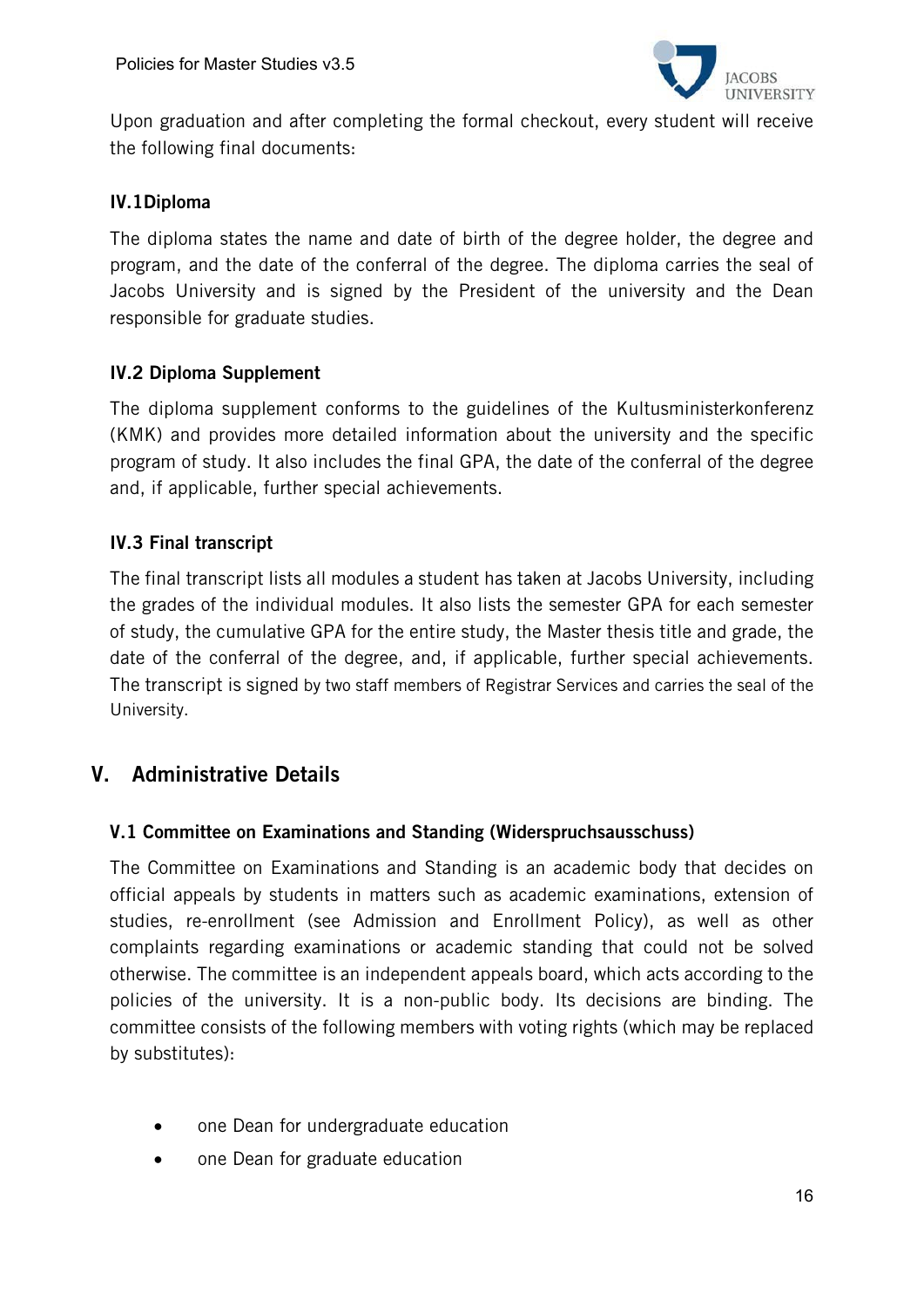

- one faculty member from each focus area
- one member of research and teaching staff
- one undergraduate student
- one graduate student

#### V.2 Graduation Ceremony

A student who wants to receive his/her diploma during graduation ceremony must submit his/her Master thesis at least four weeks before the ceremony.

A student who wants to participate in the graduation ceremony before having completed all graduation requirements does a so-called "walkthrough". In order to be eligible for a walkthrough, the student must provide written confirmation of his/her thesis supervisor and/or the respective Instructor(s) of Record that he/she is expected to finish all graduation requirements no later than August 31 of that academic year. As a rule, the confirmation must be submitted to Registrar Services at least two weeks before the graduation ceremony.

#### V.3 Students with Special Needs

The rules and provisions of the "General Act on Equal Treatment" (Allgemeines Gleichbehandlungsgesetz - AGG) apply. Students with special needs should be able to complete their studies and examinations under conditions equivalent to those of any other student. To this end, as far as possible all study- and examination-related offers are designed to be barrier-free. Students with special needs are entitled to special arrangements during their studies, during study organization and design as well as during examinations. In particular, consideration must be given to study- and examination-related effects, e.g., the need for special aid or assistance, and the provision of study and examination conditions in a form other than the intended organization. The academic requirements for study- and examinations achievements will not be affected. Students with special needs may apply for individual arrangements prior to any examination at Registrar Services using the corresponding form. If candidates can document, that they are not able to take an examination wholly or partially in the offered form because of continued or permanent illness or disability, special arrangements are provided for. These may include a prolongation of the examination duration, the assignment of an individual room or a different design of the examination. The individual requirements must be registered with Registrar Services in advance. The submission of a medical certificate and/or disabled person card may be required.